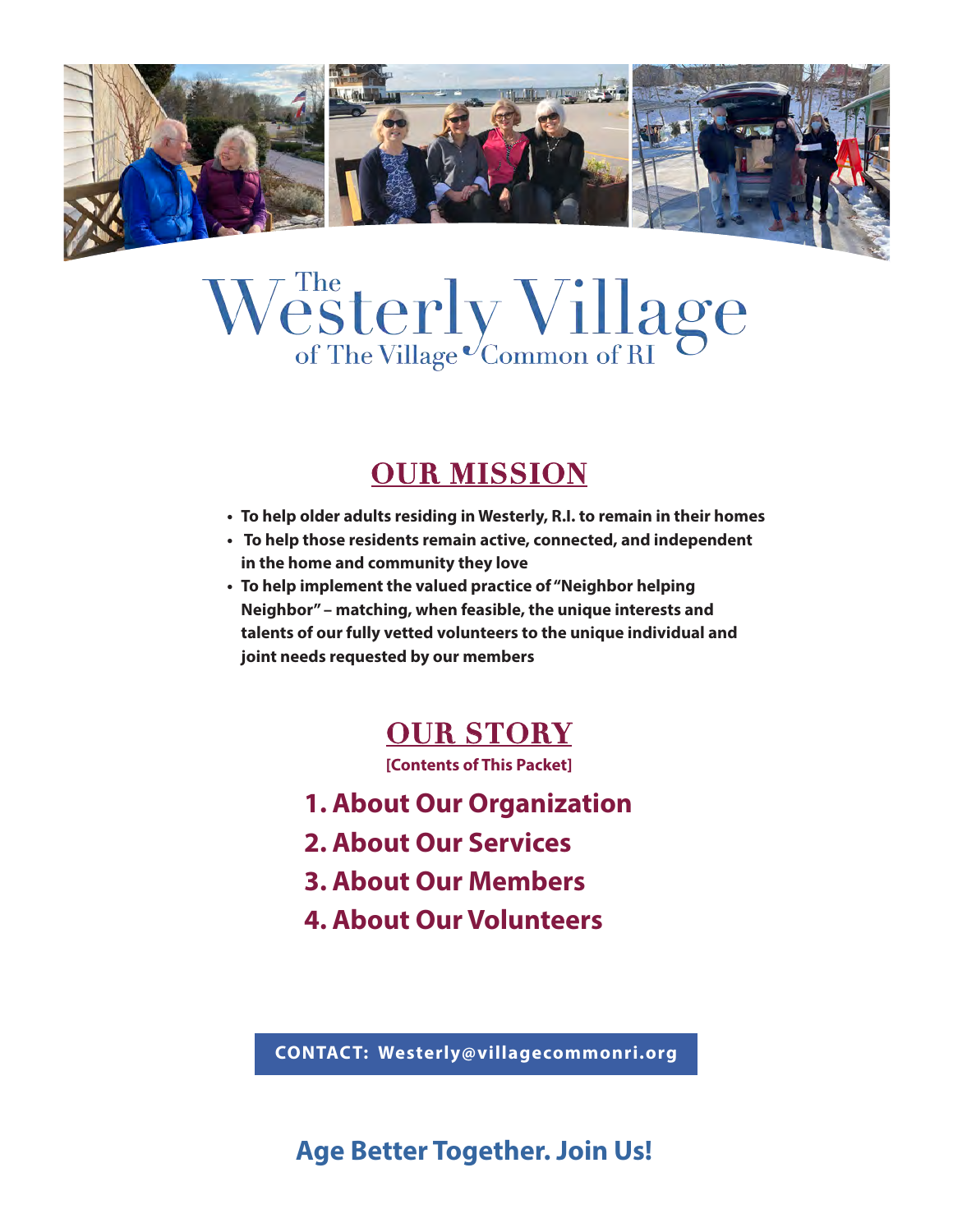

## **About Our Organization**

#### **What is The Westerly Village?**

- **•** A new organization designed to help provide practical support for older adults residing in Westerly to enable them to remain in place in their homes and community
- **•** A network of neighbors helping neighbors with direct individual and household support and with broader social and resource connections
- **•** Comprised of members receiving these services and volunteers providing these services --- and some people who do both!

#### **Is The Westerly Village part of a larger network of villages?**

- **•** Westerly is the fourth Village of the Village Common of RI
- **•** In addition to our Village, the non-profit Village Common provides support and guidance for Villages in Providence, Barrington, the Edgewood section of Cranston
- **•** Part of a national movement in a Village-to-Village Network of more than 250 open villages and more than 100 in development, spanning 43 states
- **•** The closest local network Village to Westerly currently in Rhode Island is Cranston, and in Connecticut is Branford

#### **How does the Westerly Village fit and work with other service providers?**

- **•** Partners with a wide array of individuals, groups, and organizations that provide helping services to Westerly residents
- **•** Complementing --- not competing with or replacing --- those helping resources
- **•** Supplementing and tailoring our services to the unique needs of our members and the talents and availability of our trained and fully vetted volunteers

#### **What makes us unique and flexible?**

- **•** Member-focused: on the unique individual and overall needs of our members
- **•** Volunteer-tailored: to the unique individual talents and interests of our volunteers, who are trained and fully vetted (background checks, safe-driving records)
- **•** Flexible: not driven by set schedules or protocols, but matching when possible each specific member request with an able and available volunteer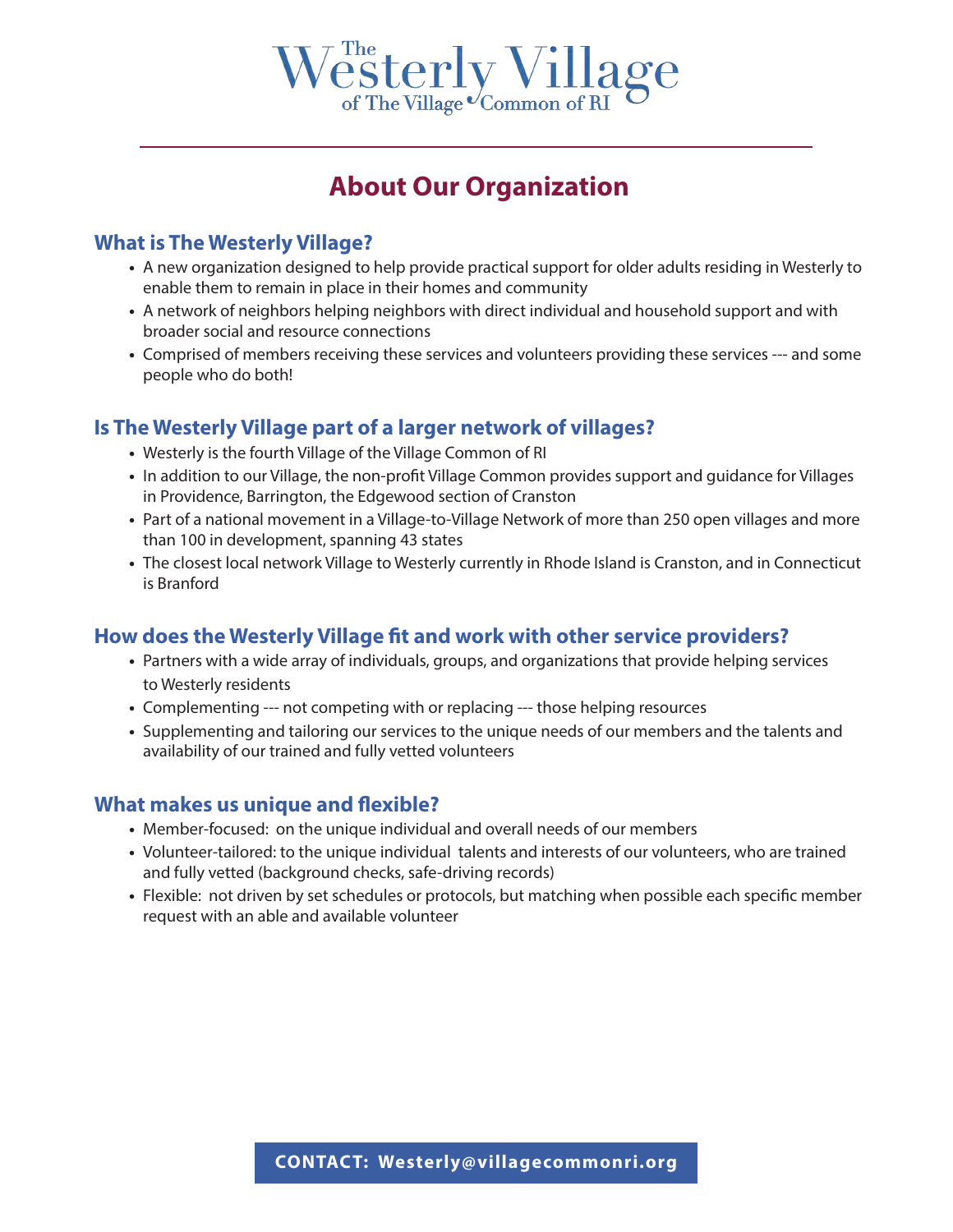

## **About Our Services**

#### **What types of services will be provided to our members?**

- **•** Direct one-on-one services to individual members (transportation, household maintenance and chores, technology support, and member-invited calls/visits)
- **•** Group services generally available for our membership (social programs and connections)

#### **Transportation (within a 25-mile radius of Westerly)**

- **•** Rides from a fully vetted volunteer for shopping (e.g., groceries, gifts, garden centers), appointments (e.g., medical, personal care), small pet care (crated, non-emergency visits to Vets) and other needs (e.g., banks, worship, visits to friends, social events)
- **•** NOTE: The 25-mile radius limit for rides shall be waived for rides to and from Green Airport, and may be waived, if feasible, for medical appointments in the Providence area
- **•** No-fee pickups and deliveries by a volunteer of pre-ordered/prepaid items from local Westerly sources (e.g. groceries, medications, pre-ordered take-out meals)

#### **Household Maintenance and Chores**

- **•** Help with chores that have become challenging, especially for those requiring use of ladders (e.g., changing light bulbs or batteries, assembling or moving light furniture, flipping mattresses, hanging pictures and window shades, changing window screens, mending, implementing changes for improved safety)
- **•** Help with outdoor maintenance (e.g., lawn, leaves, snow, trash)
- **•** Help with small household emergencies or repairs (e.g., fixing leaky faucets or toilets, installing grab bars, being present at scheduled appointments when repair people will be in the home)

#### **Technical Support**

- **•** Troubleshoot and help solve problems with existing electronic devices (e.g., cell phone, tablet, computer, smart TV, DVR or VCR, remotes)
- **•** Help with MS Word, Excel, Publisher, Zoom, Quick Books; exposure to 3-D printing
- **•** Help with light setup of newly purchased electronic equipment

#### **Village Friends: Calls/Visits (member-invited)**

- **•** Periodic check-in calls or visits by a volunteer
- **•** Walks with a volunteer
- **•** Other volunteer services that offer individual help (e.g., to prevent social isolation; to assist nonmedically when the member returns home from a hospital stay)

#### **Social Programs & Connections for Our Membership**

- **•** Planned and scheduled by our members and volunteers (e.g., clubs, Zoom discussions, attending community events together, connecting members who live near each other)
- **•** Access to other programs (e.g., of our Village network or other community sources)

#### **Future Considerations**

- **•** Healthcare support: wellness programs, needs assessment, coordination of resources
- **•** Referrals by volunteers and members to local area resources
- **•** Business Area discounts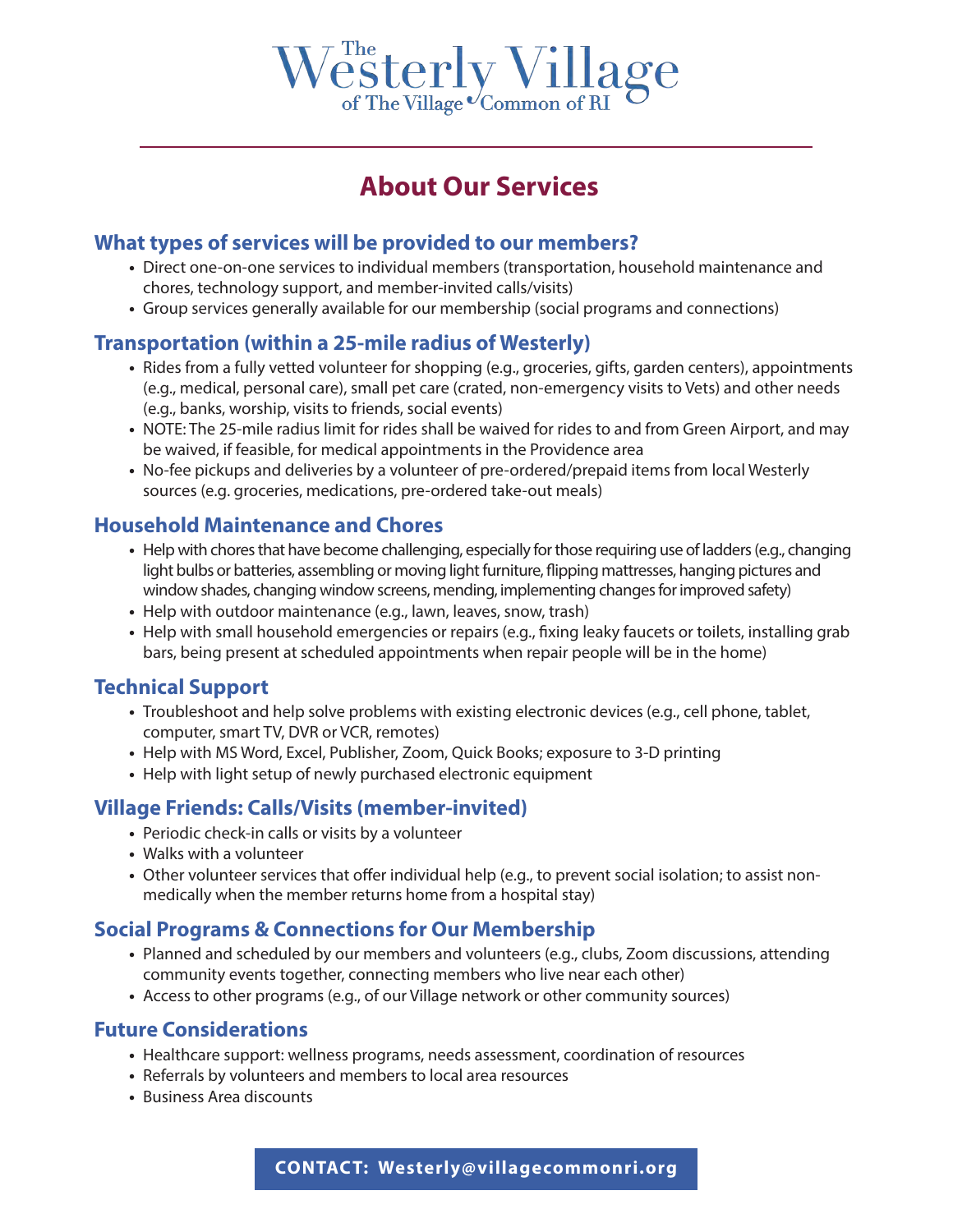

## **About Our Members**

#### **What are the benefits of being a member of The Westerly Village?**

- **•** Eligible to request and receive direct one-on-one services from trained, fully-vetted, and available volunteers --- initially includes transportation, simple household maintenance/ chores, technical support, and member-invited calls/visits (see "About Our Services")
- **•** Access to and participation in group services and programs available initially social programs and connections (clubs, Zoom discussions, community events)

#### **Who can be a member of The Westerly Village?**

- **•** Initially, a full-time or part-time resident of the Town of Westerly, R.I.
- **•** Not age exclusive, although most of our members will be seniors (age 50 or above), since our primary mission is to help older adults remain active, connected, and independent in the home and community they love
- **•** Volunteers also can be members, too and the reverse!

#### **What types of memberships are there?**

- **•** Individual membership
- **•** Dual membership = two adult family members living in that same household

#### **What are the costs of membership?**

- **•** Our Village is a membership organization that welcomes a wide diversity of people of all backgrounds, economic means, and service needs
- **•** Membership dues represent a commitment from members to our Village. They are tailored to make membership affordable to people of all economic means. A range of dues levels is suggested by The Village Common of Rhode Island, or you may designate a level unique to you
- **•** For an individual membership: an affordable annual amount (or monthly equivalent) that is comfortable for you — you decide
- **•** For a dual membership: the same concept applies --- you decide
- **•** Beyond dues, there are no other fees or expenses incurred by a member for any volunteer-provided direct service. Volunteer drivers pay for gas; no tips are permitted

#### **What is the process of becoming a member of the Westerly Village?**

- **•** You express your interest -- to a Westerly Village representative you know or have met, or via Email (Westerly@villagecommonri.org)
- **•** One of our Village Ambassadors will contact you and arrange with you a date and time for an inperson visit/conversation to answer questions and help determine together whether our Westerly Village can help and support your practical and social needs. You will have the opportunity at that time to choose the annual dues amount you are comfortable with.
- **•** The Ambassador will provide any guidance needed in completing a Membership Application -- that is the final step in becoming a welcomed Westerly Village member.